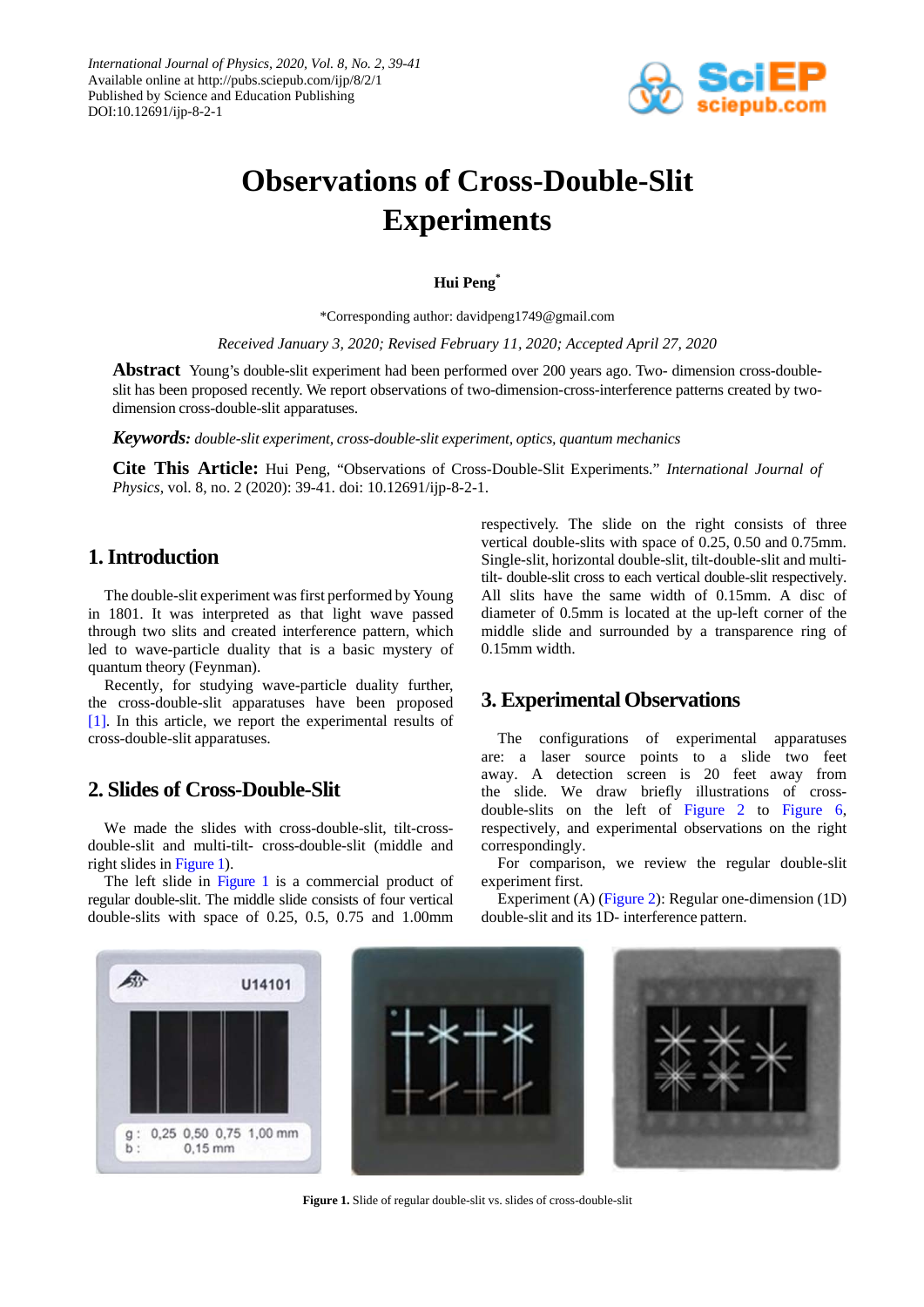

**Figure 2.** Regular 1D-double-slit and its 1D-interference pattern

The classical interpretation is that light wave passes through two slits simultaneously, interferes to each other and creates an 1D-interference pattern.

Experiment (B) [\(Figure 3\)](#page-1-1): 2D-cross-double-slit and its 2D-cross-interfernce pattern.

<span id="page-1-1"></span>

**Figure 3.** 2D-cross-double-slit and its 2D-cross-interference pattern

In this experiment, slits A and B pair up to form doubleslit-AB, while slits C and D pair up to form double-slit-CD that is perpendicular to the double-slit-AB. The space between slits A and B is equal to that between slits C and D and is 0.25mm. The intersection has shape of square.

We observe a 2D-cross-interference pattern. The distance between two fringes of interference pattern created by double-slit-AB is the same as that by double-slit-CD correspondingly.

There is a kind of "interference pattern" as shown in First, Second, Third, and Fourth coordinate system quadrants respectively. We referred to this kind of "interference pattern" as "Secondary-Interference Pattern".

<span id="page-1-2"></span>

**Figure 4.** 2D-tilt-cross-double-slit and its 2D-tilt-cross-interference pattern

It is a challenge to interpret how photons "sense": (1) which slit they pass through; (2) what photons they will interfere with, then to create either interference pattern or secondary-interference pattern accordingly. Namely, photons passing through slits A and B create the horizontal interference pattern; photons passing through slits C and D create the vertical interference pattern; while photons passing through slits B and C, slits A and C, slits D and A, and slits B and D create "secondary-interference pattern" respectively. So, photons passing through one slit, say slit A, will interfere not only with those passing through slit B to create the horizontal interference pattern, but also with those passing through other slits to create the secondaryinterference pattern.

Experiment (C) [\(Figure 4\)](#page-1-2): A 2D-tilt-cross-double-slit and its 2D-tilt-cross- interference pattern.

The space between slits A and B is equal to that between slits C and D. [Figure 4](#page-1-2) shows that the interference pattern is perpendicular to the double-slit that creates it.

Experiment (D) [\(Figure 5\)](#page-1-3): A 2D-multi-tilt-crossdouble-slit and its 2D-multi-tilt- cross- interference pattern.

<span id="page-1-3"></span>

**Figure 5.** Multi-tilt-cross-double-slit and its interference pattern

The space between slits A and B, between slits C and D and between slits E and F are equal. The intersection has a shape of hexagon.

Photons passing through one slit, say slit A, interfere with its paired slit, slit B, to create the horizontal interference pattern. How can photons make this "decision"?

Experiment (E) [\(Figure 6\)](#page-1-0): A 2D-multi-tilt-crossdouble-slit and its 2D-multi-tilt- cross- interference pattern.

<span id="page-1-0"></span>



**Figure 6.** 2D-multi-tilt-cross-double-slit (2) and its 2D-multi-tilt-crossinterference pattern

<span id="page-1-4"></span>



**Figure 7.** Single-slit crosses double-slit and its pattern

The intersection has a shape of octagon. The zero-order fringes of four interference patterns are overlapped. If using lines to connect first-order fringes of each of 1Dinterference patterns created by different double-slits respectively, then the lines are closed to form an octagon. Therefore, we argue that to increase the number of doubleslits, the shape of the closed line will be closer and closer to a circle. The same for the second-order fringes, and so on.